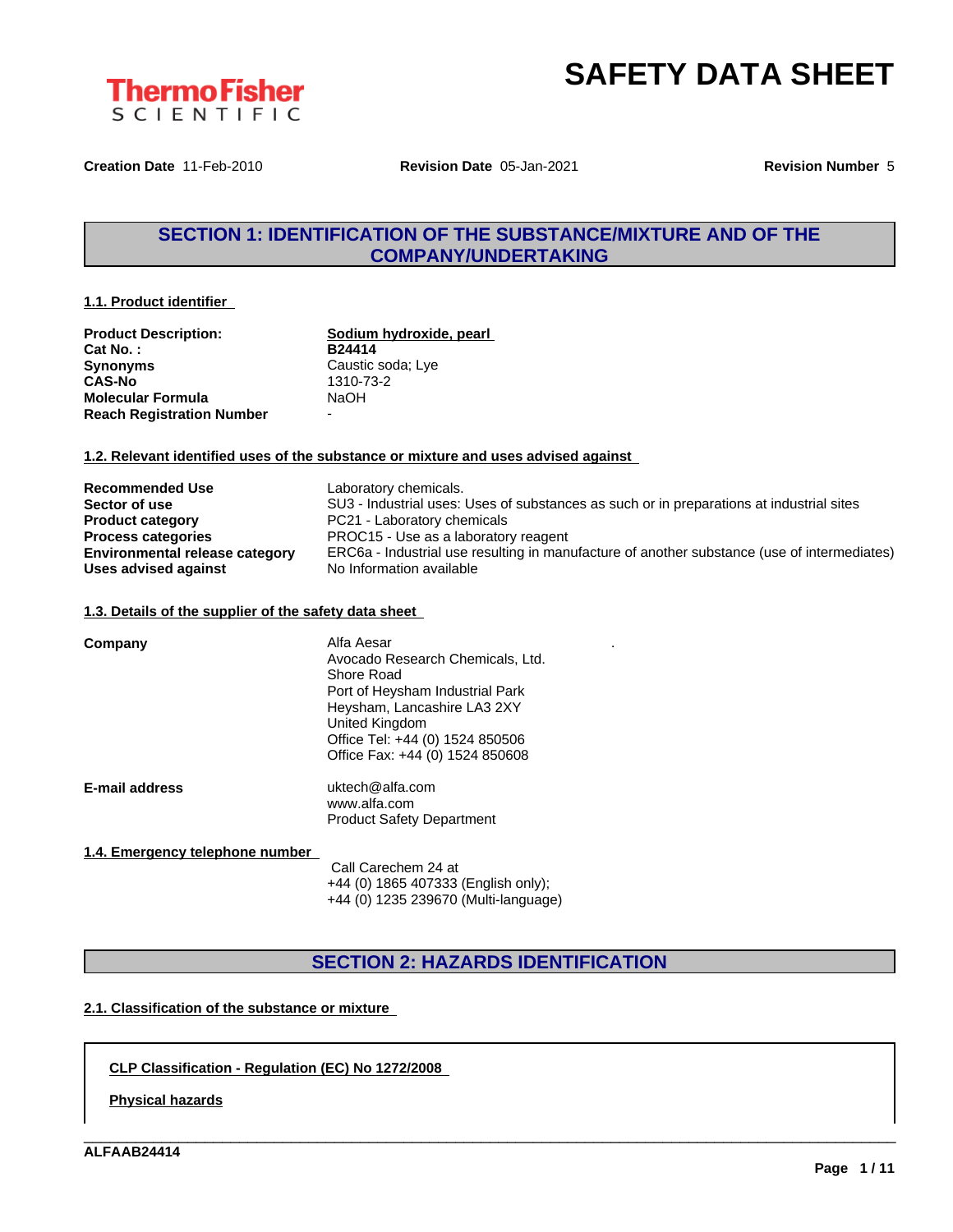\_\_\_\_\_\_\_\_\_\_\_\_\_\_\_\_\_\_\_\_\_\_\_\_\_\_\_\_\_\_\_\_\_\_\_\_\_\_\_\_\_\_\_\_\_\_\_\_\_\_\_\_\_\_\_\_\_\_\_\_\_\_\_\_\_\_\_\_\_\_\_\_\_\_\_\_\_\_\_\_\_\_\_\_\_\_\_\_\_\_\_\_\_\_ **Sodium hydroxide, pearl Revision Date** 05-Jan-2021

Based on available data, the classification criteria are not met

#### **Health hazards**

Skin Corrosion/Irritation **Category 1 A (H314)** Category 1 A (H314) Serious Eye Damage/Eye Irritation Category 1 (H318)

#### **Environmental hazards**

Based on available data, the classification criteria are not met

*Full text of Hazard Statements: see section 16*

#### **2.2. Label elements**



**Signal Word Danger**

#### **Hazard Statements**

H314 - Causes severe skin burns and eye damage

#### **Precautionary Statements**

P280 - Wear protective gloves/protective clothing/eye protection/face protection P301 + P330 + P331 - IF SWALLOWED: Rinse mouth. Do NOT induce vomiting P305 + P351 + P338 - IF IN EYES: Rinse cautiously with water for several minutes. Remove contact lenses, if present and easy to do. Continue rinsing P310 - Immediately call a POISON CENTER or doctor/physician P303 + P361 + P353 - IF ON SKIN (or hair): Take off immediately all contaminated clothing. Rinse skin with water or shower

#### **2.3. Other hazards**

Substance is not considered persistent, bioaccumulative and toxic (PBT) / very persistent and very bioaccumulative (vPvB)

Toxic to terrestrial vertebrates

### **SECTION 3: COMPOSITION/INFORMATION ON INGREDIENTS**

#### **3.1. Substances**

| Component        | <b>CAS-No</b> | EC-No.    | Weight % | CLP Classification - Regulation (EC) No<br>1272/2008 |
|------------------|---------------|-----------|----------|------------------------------------------------------|
| Sodium hydroxide | 1310-73-2     | 215-185-5 | >95      | Skin Corr. 1A (H314)                                 |
|                  |               |           |          | Eve Dam. 1 (H318)                                    |
| Sodium carbonate | 497-19-8      | 207-838-8 |          | Eve Irrit. 2 (H319)                                  |

| Component        | <b>Specific concentration limits</b><br>ומי ומא<br>196L 5. | <b>M-Factor</b> | <b>Component notes</b> |
|------------------|------------------------------------------------------------|-----------------|------------------------|
| Sodium hydroxide | Skin Corr.<br>–5% –<br>$1A \dots 0$                        |                 |                        |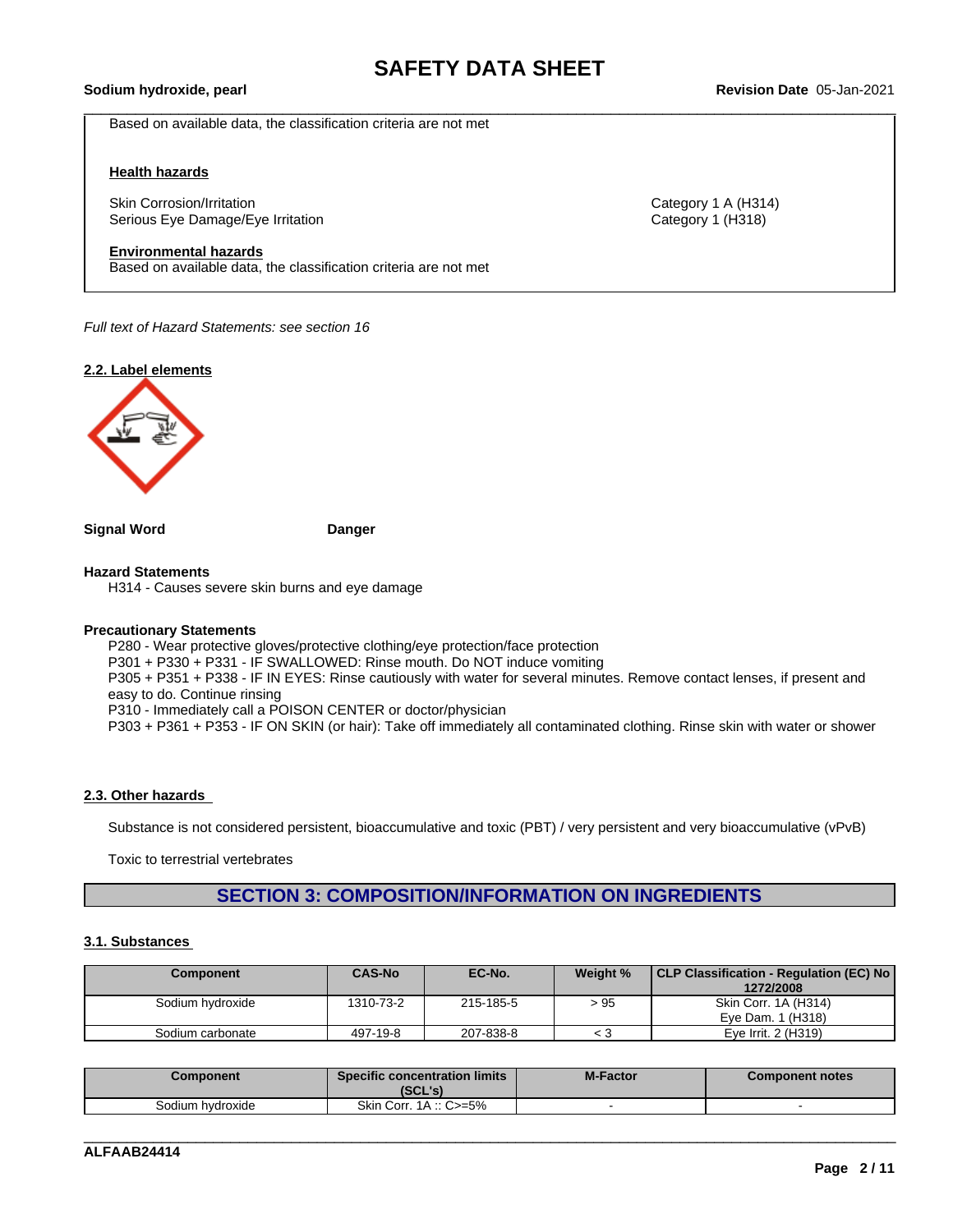| Sodium hydroxide, pearl |                                                                                        | <b>Revision Date 05-Jan-2021</b> |
|-------------------------|----------------------------------------------------------------------------------------|----------------------------------|
|                         | Skin Corr. 1B :: 2%<=C<5%<br>Eye Irrit. 2 :: 0.5%<=C<2%<br>Skin Irrit. 2 :: 0.5%<=C<2% |                                  |

#### **Reach Registration Number** -

*Full text of Hazard Statements: see section 16*

### **SECTION 4: FIRST AID MEASURES**

#### **4.1. Description of first aid measures**

| <b>General Advice</b>                                            | Show this safety data sheet to the doctor in attendance. Immediate medical attention is<br>required.                                                                                                                                                                                                                                                  |
|------------------------------------------------------------------|-------------------------------------------------------------------------------------------------------------------------------------------------------------------------------------------------------------------------------------------------------------------------------------------------------------------------------------------------------|
| <b>Eye Contact</b>                                               | Rinse immediately with plenty of water, also under the eyelids, for at least 15 minutes.<br>Immediate medical attention is required. Keep eye wide open while rinsing.                                                                                                                                                                                |
| <b>Skin Contact</b>                                              | Wash off immediately with soap and plenty of water while removing all contaminated<br>clothes and shoes. Call a physician immediately.                                                                                                                                                                                                                |
| Ingestion                                                        | Immediate medical attention is required. Do NOT induce vomiting. Drink plenty of water.<br>Never give anything by mouth to an unconscious person.                                                                                                                                                                                                     |
| <b>Inhalation</b>                                                | Remove to fresh air. If not breathing, give artificial respiration. Call a physician or poison<br>control center immediately. Do not use mouth-to-mouth method if victim ingested or inhaled<br>the substance; give artificial respiration with the aid of a pocket mask equipped with a<br>one-way valve or other proper respiratory medical device. |
| Self-Protection of the First Aider                               | Ensure that medical personnel are aware of the material(s) involved, take precautions to<br>protect themselves and prevent spread of contamination.                                                                                                                                                                                                   |
| 4.2. Most important symptoms and effects, both acute and delayed |                                                                                                                                                                                                                                                                                                                                                       |
|                                                                  | Causes burns by all exposure routes. Ingestion causes severe swelling, severe damage to<br>the delicate tissue and danger of perforation: Product is a corrosive material. Use of gastric<br>lavage or emesis is contraindicated. Possible perforation of stomach or esophagus should<br>be investigated                                              |
|                                                                  | A 2 Indication of any immediate medical estention and encoint treatment needed                                                                                                                                                                                                                                                                        |

#### **4.3. Indication of any immediate medical attention and special treatment needed**

**Notes to Physician** Treat symptomatically.

### **SECTION 5: FIREFIGHTING MEASURES**

\_\_\_\_\_\_\_\_\_\_\_\_\_\_\_\_\_\_\_\_\_\_\_\_\_\_\_\_\_\_\_\_\_\_\_\_\_\_\_\_\_\_\_\_\_\_\_\_\_\_\_\_\_\_\_\_\_\_\_\_\_\_\_\_\_\_\_\_\_\_\_\_\_\_\_\_\_\_\_\_\_\_\_\_\_\_\_\_\_\_\_\_\_\_

#### **5.1. Extinguishing media**

#### **Suitable Extinguishing Media**

Substance is nonflammable; use agent most appropriate to extinguish surrounding fire. CO 2, dry chemical, dry sand, alcohol-resistant foam.

#### **Extinguishing media which must not be used for safety reasons** No information available.

#### **5.2. Special hazards arising from the substance or mixture**

The product causes burns of eyes, skin and mucous membranes.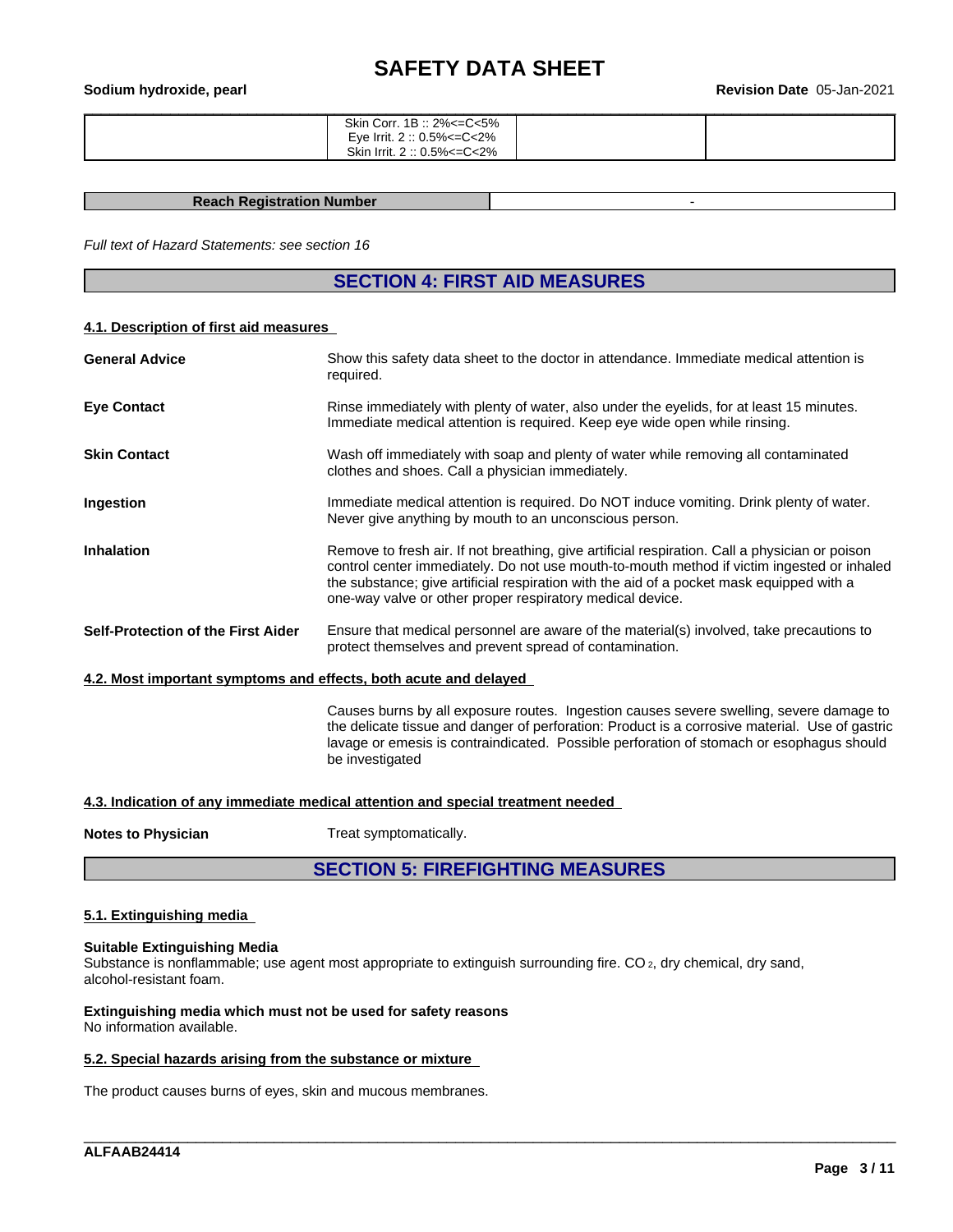#### **Hazardous Combustion Products**

Carbon monoxide (CO), Carbon dioxide (CO2), Sodium oxides.

#### **5.3. Advice for firefighters**

As in any fire, wear self-contained breathing apparatus pressure-demand, MSHA/NIOSH (approved or equivalent) and full protective gear. Thermal decomposition can lead to release of irritating gases and vapors.

### **SECTION 6: ACCIDENTAL RELEASE MEASURES**

#### **6.1. Personal precautions, protective equipment and emergency procedures**

Use personal protective equipment as required. Evacuate personnel to safe areas. Avoid contact with skin, eyes or clothing.

#### **6.2. Environmental precautions**

Should not be released into the environment. Do not allow material to contaminate ground water system. Do not flush into surface water or sanitary sewer system.

#### **6.3. Methods and material for containment and cleaning up**

Sweep up and shovel into suitable containers for disposal. Avoid dust formation.

#### **6.4. Reference to other sections**

Refer to protective measures listed in Sections 8 and 13.

### **SECTION 7: HANDLING AND STORAGE**

#### **7.1. Precautions for safe handling**

Wear personal protective equipment/face protection. Do not get in eyes, on skin, or on clothing. Use only under a chemical fume hood. Do not breathe dust. Do not ingest. If swallowed then seek immediate medical assistance.

#### **Hygiene Measures**

Handle in accordance with good industrial hygiene and safety practice. Keep away from food, drink and animal feeding stuffs. Do not eat, drink or smoke when using this product. Remove and wash contaminated clothing and gloves, including the inside, before re-use. Wash hands before breaks and after work.

#### **7.2. Conditions for safe storage, including any incompatibilities**

Keep containers tightly closed in a dry, cool and well-ventilated place. Corrosives area. Store under an inert atmosphere. Protect from moisture.

**Technical Rules for Hazardous Substances (TRGS) 510 Storage Class (LGK) (Germany)** Class 8B

#### **7.3. Specific end use(s)**

Use in laboratories

#### **SECTION 8: EXPOSURE CONTROLS/PERSONAL PROTECTION**

#### **8.1. Control parameters**

#### **Exposure limits**

List source(s): **UK** - EH40/2005 Work Exposure Limits, Third edition. Published 2018. **IRE -** 2018 Code of Practice for the Chemical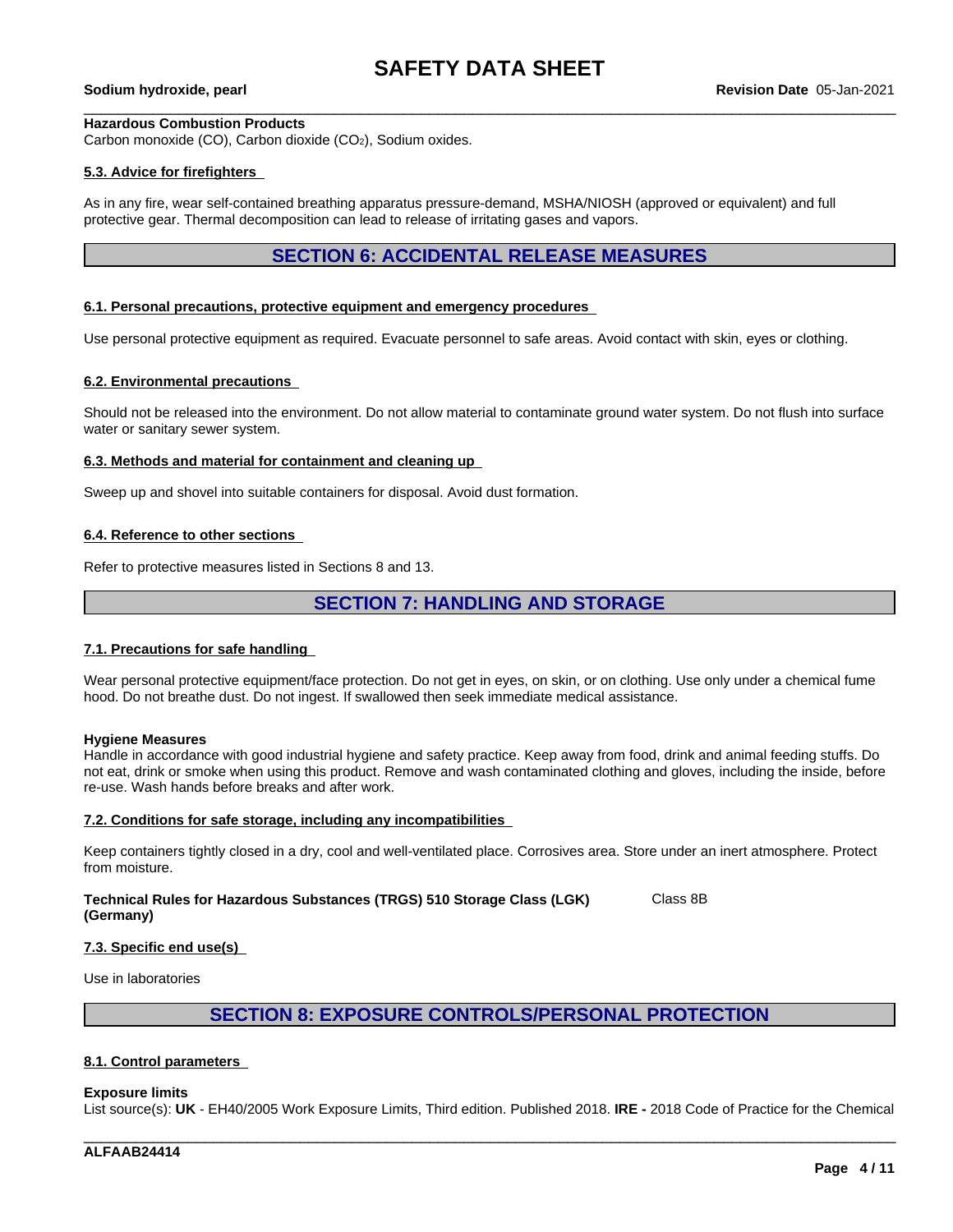Agents Regulations, Schedule 1. Published by the Health and Safety Authority

| <b>Component</b>       | $-$<br><b>United Kingdom</b><br>ı ne | Union<br>zuropean ' | Ireland               |
|------------------------|--------------------------------------|---------------------|-----------------------|
| sodium<br>a hydroxide. | $\sim$ $-$<br>' ma/m·<br>5 I EI      |                     | . .<br>ma/m<br>15 min |

#### **Biological limit values**

This product, as supplied, does not contain any hazardous materials with biological limits established by the region specific regulatory bodies

#### **Monitoring methods**

BS EN 14042:2003 Title Identifier: Workplace atmospheres. Guide for the application and use of procedures for the assessment of exposure to chemical and biological agents.

MDHS14/3 General methods for sampling and gravimetric analysis of respirable and inhalable dust

#### **Derived No Effect Level (DNEL)** No information available

| Route of exposure | Acute effects (local) | <b>Acute effects</b><br>(systemic) | <b>Chronic effects</b><br>(local) | <b>Chronic effects</b><br>(systemic) |
|-------------------|-----------------------|------------------------------------|-----------------------------------|--------------------------------------|
| Oral              |                       |                                    |                                   |                                      |
| <b>Dermal</b>     |                       |                                    |                                   |                                      |
| <b>Inhalation</b> |                       |                                    |                                   |                                      |

**Predicted No Effect Concentration** No information available. **(PNEC)**

#### **8.2. Exposure controls**

#### **Engineering Measures**

Use only under a chemical fume hood. Ensure that eyewash stations and safety showers are close to the workstation location. Wherever possible, engineering control measures such as the isolation or enclosure of the process, the introduction of process or equipment changes to minimise release or contact, and the use of properly designed ventilation systems, should be adopted to control hazardous materials at source

# **Personal protective equipment**

Goggles (European standard - EN 166)

**Hand Protection** Protective gloves

| Glove material<br>Neoprene | Breakthrough time<br>See manufacturers<br>recommendations | <b>Glove thickness</b> | <b>EU standard</b><br>EN 374 | Glove comments<br>(minimum requirement) |
|----------------------------|-----------------------------------------------------------|------------------------|------------------------------|-----------------------------------------|
| Skin and body protection   |                                                           | Long sleeved clothing  |                              |                                         |

Inspect gloves before use.

Please observe the instructions regarding permeability and breakthrough time which are provided by the supplier of the gloves. (Refer to manufacturer/supplier for information)

Ensure gloves are suitable for the task: Chemical compatability, Dexterity, Operational conditions, User susceptibility, e.g. sensitisation effects, also take into consideration the specific local conditions under which the product is used, such as the danger of cuts, abrasion.

Remove gloves with care avoiding skin contamination.

| <b>Respiratory Protection</b> | When workers are facing concentrations above the exposure limit they must use<br>appropriate certified respirators.<br>To protect the wearer, respiratory protective equipment must be the correct fit and be used<br>and maintained properly |
|-------------------------------|-----------------------------------------------------------------------------------------------------------------------------------------------------------------------------------------------------------------------------------------------|
| Large scale/emergency use     | Use a NIOSH/MSHA or European Standard EN 136 approved respirator if exposure limits<br>are exceeded or if irritation or other symptoms are experienced                                                                                        |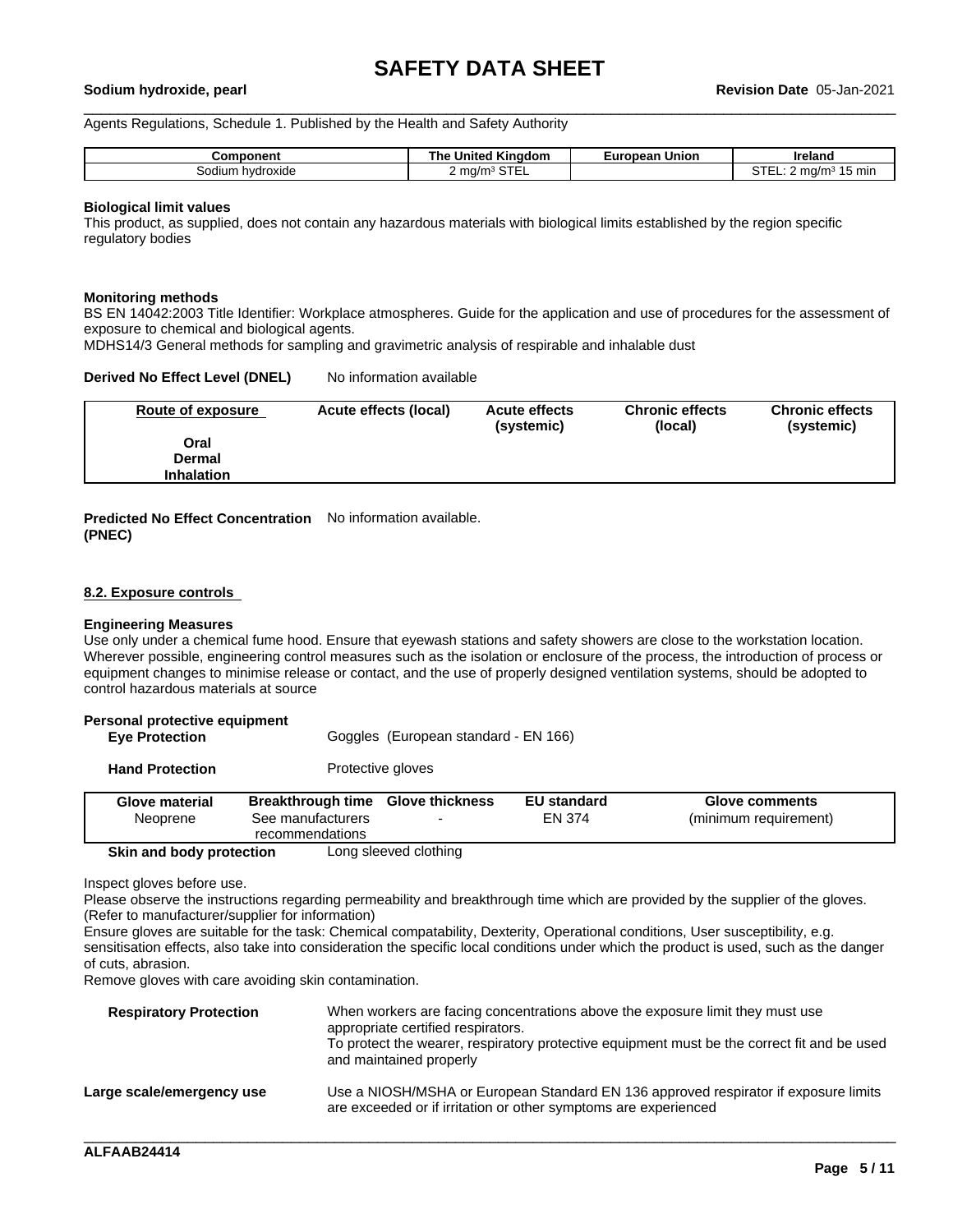# **SAFETY DATA SHEET**<br>Revision Date 05-Jan-2021

| Sodium hydroxide, pearl                | <b>Revision Date 05-Jan-2021</b>                                                                                                                                                                                                                                                                                                  |
|----------------------------------------|-----------------------------------------------------------------------------------------------------------------------------------------------------------------------------------------------------------------------------------------------------------------------------------------------------------------------------------|
|                                        | <b>Recommended Filter type:</b> Particulates filter conforming to EN 143                                                                                                                                                                                                                                                          |
| Small scale/Laboratory use             | Use a NIOSH/MSHA or European Standard EN 149:2001 approved respirator if exposure<br>limits are exceeded or if irritation or other symptoms are experienced.<br><b>Recommended half mask:-</b> Valve filtering: EN405; or: Half mask: EN140; plus filter, EN<br>141<br>When RPE is used a face piece Fit Test should be conducted |
| <b>Environmental exposure controls</b> | Prevent product from entering drains.                                                                                                                                                                                                                                                                                             |

### **SECTION 9: PHYSICAL AND CHEMICAL PROPERTIES**

#### **9.1. Information on basic physical and chemical properties**

| <b>Physical State</b>                          | Solid                    |                                          |
|------------------------------------------------|--------------------------|------------------------------------------|
| Appearance                                     | White                    |                                          |
| Odor                                           | Odorless                 |                                          |
| <b>Odor Threshold</b>                          | No data available        |                                          |
| <b>Melting Point/Range</b>                     | 318 °C / 604.4 °F        |                                          |
| <b>Softening Point</b>                         | No data available        |                                          |
| <b>Boiling Point/Range</b>                     | 1390 °C / 2534 °F        | @ 760 mmHg                               |
| <b>Flammability (liquid)</b>                   | Not applicable           | Solid                                    |
| <b>Flammability (solid,gas)</b>                | No information available |                                          |
| <b>Explosion Limits</b>                        | No data available        |                                          |
| <b>Flash Point</b>                             | Not applicable           | <b>Method -</b> No information available |
| <b>Autoignition Temperature</b>                | No data available        |                                          |
| <b>Decomposition Temperature</b>               | No data available        |                                          |
| рH                                             | 14                       | $(5 \%)$                                 |
| <b>Viscosity</b>                               | Not applicable           | Solid                                    |
| <b>Water Solubility</b>                        | Soluble                  |                                          |
| Solubility in other solvents                   | No information available |                                          |
| <b>Partition Coefficient (n-octanol/water)</b> |                          |                                          |
| <b>Vapor Pressure</b>                          | 1 mmHg @ 739 °C          |                                          |
| Density / Specific Gravity                     | 2.13                     |                                          |
| <b>Bulk Density</b>                            | No data available        |                                          |
| <b>Vapor Density</b>                           | Not applicable           | Solid                                    |
| <b>Particle characteristics</b>                | No data available        |                                          |
| 9.2. Other information                         |                          |                                          |

**Molecular Formula MaOH**<br> **Molecular Weight** 40 **Molecular Weight<br>Evaporation Rate Not applicable - Solid** 

### **SECTION 10: STABILITY AND REACTIVITY**

| 10.1. Reactivity                         | None known, based on information available |
|------------------------------------------|--------------------------------------------|
| 10.2. Chemical stability                 | Water reactive, Hygroscopic.               |
| 10.3. Possibility of hazardous reactions |                                            |
| <b>Hazardous Polymerization</b>          | No information available.                  |
|                                          |                                            |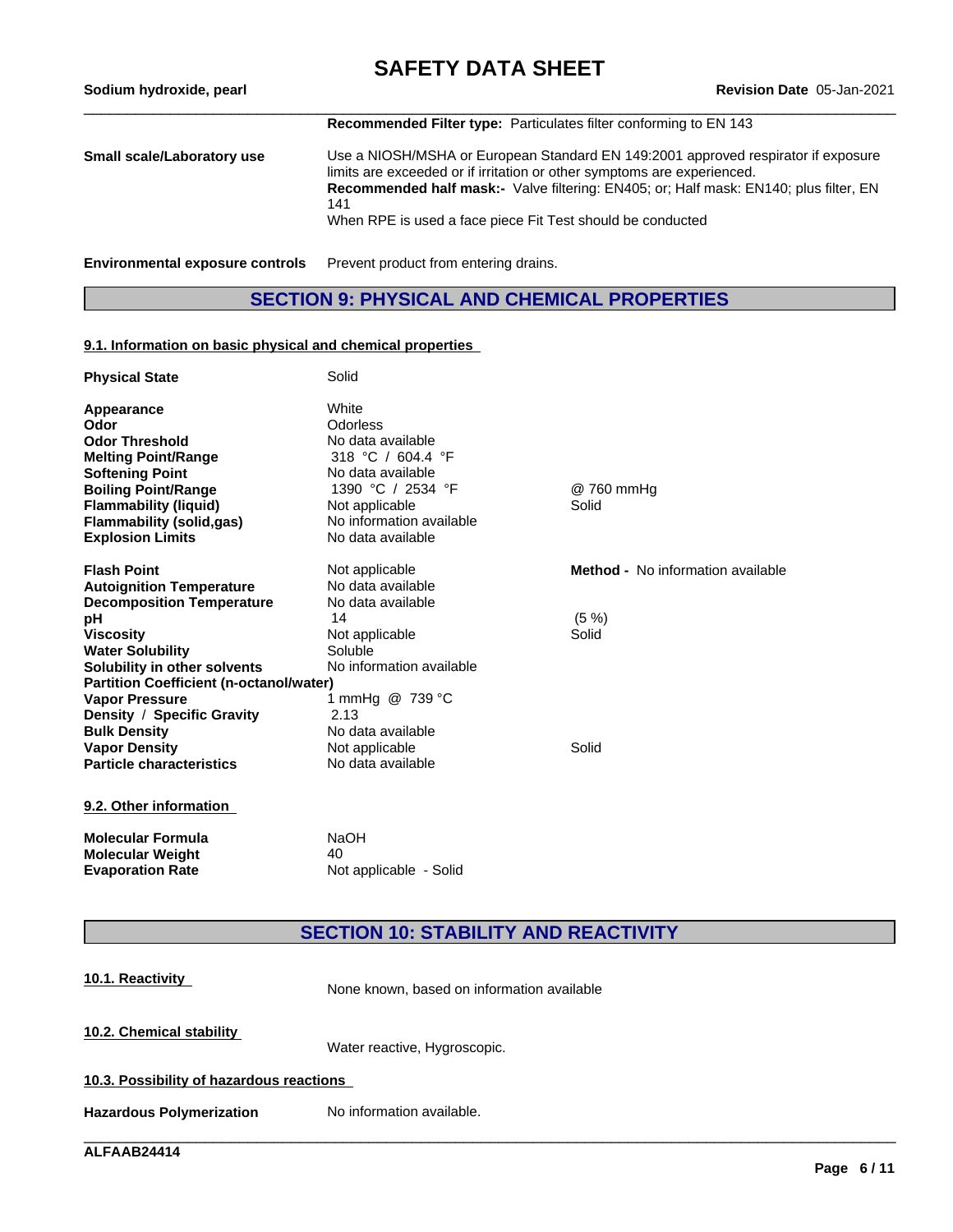**Hazardous Reactions** None under normal processing.

**10.4. Conditions to avoid**

Avoid dust formation. Incompatible products. Excess heat. Exposure to moist air or water.

**10.5. Incompatible materials**

Water. Metals. Acids.

**10.6. Hazardous decomposition products**

Carbon monoxide (CO). Carbon dioxide (CO2). Sodium oxides.

**SECTION 11: TOXICOLOGICAL INFORMATION**

#### **11.1. Information on hazard classes as defined in Regulation (EC) No 1272/2008**

**Product Information**

**(a) acute toxicity;**

**Oral Coral Based on available data, the classification criteria are not met**<br> **Dermal** Based on available data, the classification criteria are not met **Dermal** Based on available data, the classification criteria are not met<br> **Inhalation** Based on available data, the classification criteria are not met Based on available data, the classification criteria are not met

| Component        | LD50 Oral                 | <b>LD50 Dermal</b>                | <b>LC50 Inhalation</b> |
|------------------|---------------------------|-----------------------------------|------------------------|
| Sodium hvdroxide | $LD50 = 325$ mg/kg<br>Rat | ' Rabbit )<br>$LD50 = 1350$ mg/kg |                        |
| Sodium carbonate | Rat<br>2800 mg/kg         | 2000 mg/kg (rabbit)               | 2.3 mg/l 2h (Rat)      |

| (b) skin corrosion/irritation;                                              | Category 1 A Based on available data, the classification criteria are not met                                                        |
|-----------------------------------------------------------------------------|--------------------------------------------------------------------------------------------------------------------------------------|
| (c) serious eye damage/irritation;                                          | Category 1 Based on available data, the classification criteria are not met                                                          |
| (d) respiratory or skin sensitization;<br><b>Respiratory</b><br><b>Skin</b> | Based on available data, the classification criteria are not met<br>Based on available data, the classification criteria are not met |
| (e) germ cell mutagenicity;                                                 | Based on available data, the classification criteria are not met                                                                     |
|                                                                             | Mutagenic effects have occurred in experimental animals                                                                              |
| (f) carcinogenicity;                                                        | Based on available data, the classification criteria are not met                                                                     |
|                                                                             | There are no known carcinogenic chemicals in this product                                                                            |
| (q) reproductive toxicity;                                                  | Based on available data, the classification criteria are not met                                                                     |
| (h) STOT-single exposure;                                                   | Based on available data, the classification criteria are not met                                                                     |
| (i) STOT-repeated exposure;                                                 | Based on available data, the classification criteria are not met                                                                     |
| <b>Target Organs</b>                                                        | None known.                                                                                                                          |
| (j) aspiration hazard;                                                      | Not applicable<br>Solid                                                                                                              |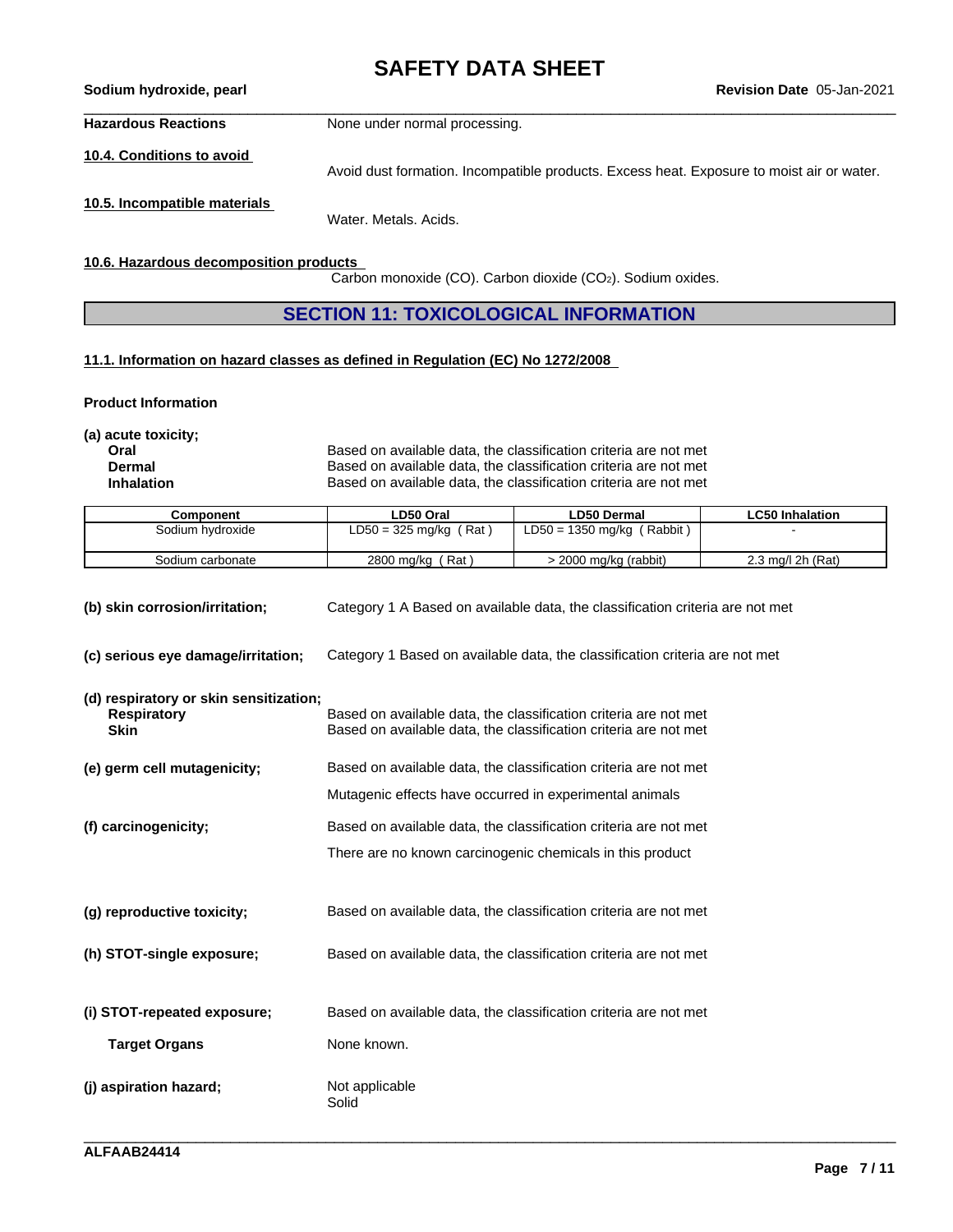|         | Symptoms / effects, both acute and Ingestion causes severe swelling, severe damage to the delicate tissue and danger of                                                   |
|---------|---------------------------------------------------------------------------------------------------------------------------------------------------------------------------|
| delayed | perforation. Product is a corrosive material. Use of gastric lavage or emesis is<br>contraindicated. Possible perforation of stomach or esophagus should be investigated. |

#### **11.2. Information on other hazards**

| <b>Endocrine Disrupting Properties</b> | Assess endocrine disrupting properties for human health. This product does not contain any<br>known or suspected endocrine disruptors. |
|----------------------------------------|----------------------------------------------------------------------------------------------------------------------------------------|
|                                        |                                                                                                                                        |

### **SECTION 12: ECOLOGICAL INFORMATION**

# **12.1. Toxicity**

**Ecotoxicity effects** Do not empty into drains. Contains a substance which is:. Harmful to aquatic organisms. The product contains following substances which are hazardous for the environment.

| <b>Component</b> | <b>Freshwater Fish</b>         | <b>Water Flea</b>                                                  | <b>Freshwater Algae</b> |
|------------------|--------------------------------|--------------------------------------------------------------------|-------------------------|
| Sodium hydroxide |                                | $LC50: = 45.4$ mg/L, 96h static $[EC50 = 40.4$ mg/L, 48h (Daphnia) |                         |
|                  | (Oncorhynchus mykiss)          | sp.)                                                               |                         |
|                  |                                |                                                                    |                         |
| Sodium carbonate | Lepomis macrochirus: LC50: 300 | $EC50: = 265$ mg/L, 48h                                            |                         |
|                  | mg/L/96h                       | (Daphnia magna)                                                    |                         |
|                  | Gambusia affinis: LC50: 740    |                                                                    |                         |
|                  | ma/L/96h                       |                                                                    |                         |

| Component           | <br><b>Microtox</b> | <b>M-Factor</b> |
|---------------------|---------------------|-----------------|
| hvdroxide<br>ാodium |                     |                 |
| Sodium carbonate    |                     |                 |

| 12.2. Persistence and degradability      |                                                                                            |
|------------------------------------------|--------------------------------------------------------------------------------------------|
| <b>Persistence</b>                       | Soluble in water, Persistence is unlikely, based on information available.                 |
| Degradation in sewage                    | Contains substances known to be hazardous to the environment or not degradable in waste    |
| treatment plant                          | water treatment plants.                                                                    |
|                                          |                                                                                            |
| 12.3. Bioaccumulative potential          | Bioaccumulation is unlikely                                                                |
|                                          |                                                                                            |
|                                          |                                                                                            |
|                                          |                                                                                            |
| 12.4. Mobility in soil                   | The product is water soluble, and may spread in water systems Will likely be mobile in the |
|                                          | environment due to its water solubility. Highly mobile in soils                            |
|                                          |                                                                                            |
| 12.5. Results of PBT and vPvB            | Substance is not considered persistent, bioaccumulative and toxic (PBT) / very persistent  |
| assessment                               | and very bioaccumulative (vPvB).                                                           |
|                                          |                                                                                            |
| 12.6. Endocrine disrupting<br>properties |                                                                                            |
| <b>Endocrine Disruptor Information</b>   | This product does not contain any known or suspected endocrine disruptors                  |
|                                          |                                                                                            |
|                                          |                                                                                            |
| 12.7. Other adverse effects              |                                                                                            |
| <b>Persistent Organic Pollutant</b>      | This product does not contain any known or suspected substance                             |
| <b>Ozone Depletion Potential</b>         | This product does not contain any known or suspected substance                             |
|                                          |                                                                                            |

### **SECTION 13: DISPOSAL CONSIDERATIONS**

\_\_\_\_\_\_\_\_\_\_\_\_\_\_\_\_\_\_\_\_\_\_\_\_\_\_\_\_\_\_\_\_\_\_\_\_\_\_\_\_\_\_\_\_\_\_\_\_\_\_\_\_\_\_\_\_\_\_\_\_\_\_\_\_\_\_\_\_\_\_\_\_\_\_\_\_\_\_\_\_\_\_\_\_\_\_\_\_\_\_\_\_\_\_

#### **13.1. Waste treatment methods**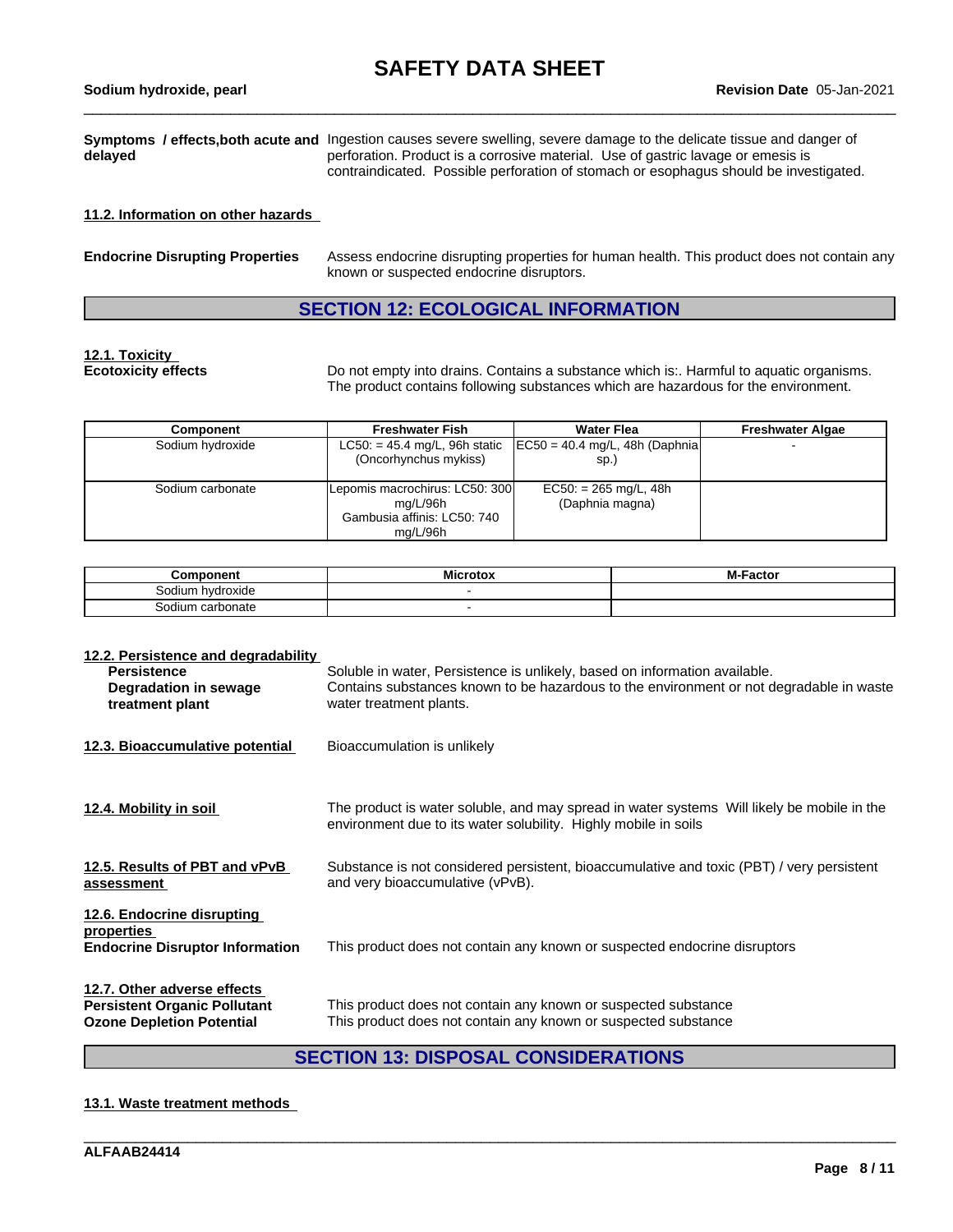| Waste from Residues/Unused<br><b>Products</b> | Chemical waste generators must determine whether a discarded chemical is classified as a<br>hazardous waste. Chemical waste generators must also consult local, regional, and<br>national hazardous waste regulations to ensure complete and accurate classification.<br>Waste is classified as hazardous. Dispose of in accordance with the European Directives<br>on waste and hazardous waste. Dispose of in accordance with local regulations. |
|-----------------------------------------------|----------------------------------------------------------------------------------------------------------------------------------------------------------------------------------------------------------------------------------------------------------------------------------------------------------------------------------------------------------------------------------------------------------------------------------------------------|
| <b>Contaminated Packaging</b>                 | Dispose of this container to hazardous or special waste collection point.                                                                                                                                                                                                                                                                                                                                                                          |
| European Waste Catalogue (EWC)                | According to the European Waste Catalog, Waste Codes are not product specific, but<br>application specific.                                                                                                                                                                                                                                                                                                                                        |
| <b>Other Information</b>                      | Do not flush to sewer. Waste codes should be assigned by the user based on the<br>application for which the product was used. Do not empty into drains. Large amounts will<br>affect pH and harm aquatic organisms. Solutions with high pH-value must be neutralized<br>before discharge.                                                                                                                                                          |

### **SECTION 14: TRANSPORT INFORMATION**

#### **IMDG/IMO**

| 14.1. UN number<br>14.2. UN proper shipping name | UN1823<br>SODIUM HYDROXIDE, SOLID |
|--------------------------------------------------|-----------------------------------|
| 14.3. Transport hazard class(es)                 | 8                                 |
| 14.4. Packing group                              |                                   |
|                                                  |                                   |

**ADR** 

| 14.1. UN number                  | UN1823                  |
|----------------------------------|-------------------------|
| 14.2. UN proper shipping name    | SODIUM HYDROXIDE, SOLID |
| 14.3. Transport hazard class(es) |                         |
| 14.4. Packing group              |                         |

**IATA** 

| 14.1. UN number<br>14.2. UN proper shipping name<br>14.3. Transport hazard class(es)<br>14.4. Packing group | UN1823<br>SODIUM HYDROXIDE, SOLID<br>8<br>П |
|-------------------------------------------------------------------------------------------------------------|---------------------------------------------|
| 14.5. Environmental hazards                                                                                 | No hazards identified                       |
| 14.6. Special precautions for user                                                                          | No special precautions required             |
| 14.7. Maritime transport in bulk<br>according to IMO instruments                                            | Not applicable, packaged goods              |

### **SECTION 15: REGULATORY INFORMATION**

#### **15.1. Safety, health and environmental regulations/legislation specific for the substance or mixture**

#### **International Inventories**

China, X = listed, Australia, U.S.A. (TSCA), Canada (DSL/NDSL), Europe (EINECS/ELINCS/NLP), Australia (AICS), Korea (ECL), China (IECSC), Japan (ENCS), Philippines (PICCS).

| <b>Component</b> | <b>EINECS</b> | <b>ELINCS</b> | <b>NLP</b> | <b>TSCA</b> | <b>DSL</b> | <b>NDSL</b> | <b>PICCS</b> | <b>ENCS</b> | <b>IECSC</b> | <b>AICS</b> | KECL    |
|------------------|---------------|---------------|------------|-------------|------------|-------------|--------------|-------------|--------------|-------------|---------|
| Sodium hydroxide | 215-185-5     | -             |            |             |            |             |              | $\lambda$   |              |             | KE-3148 |
|                  |               |               |            |             |            |             |              |             |              |             |         |
| Sodium carbonate | 207-838-8     | -             |            |             |            |             |              | $\lambda$   |              |             | KE-3138 |
|                  |               |               |            |             |            |             |              |             |              |             |         |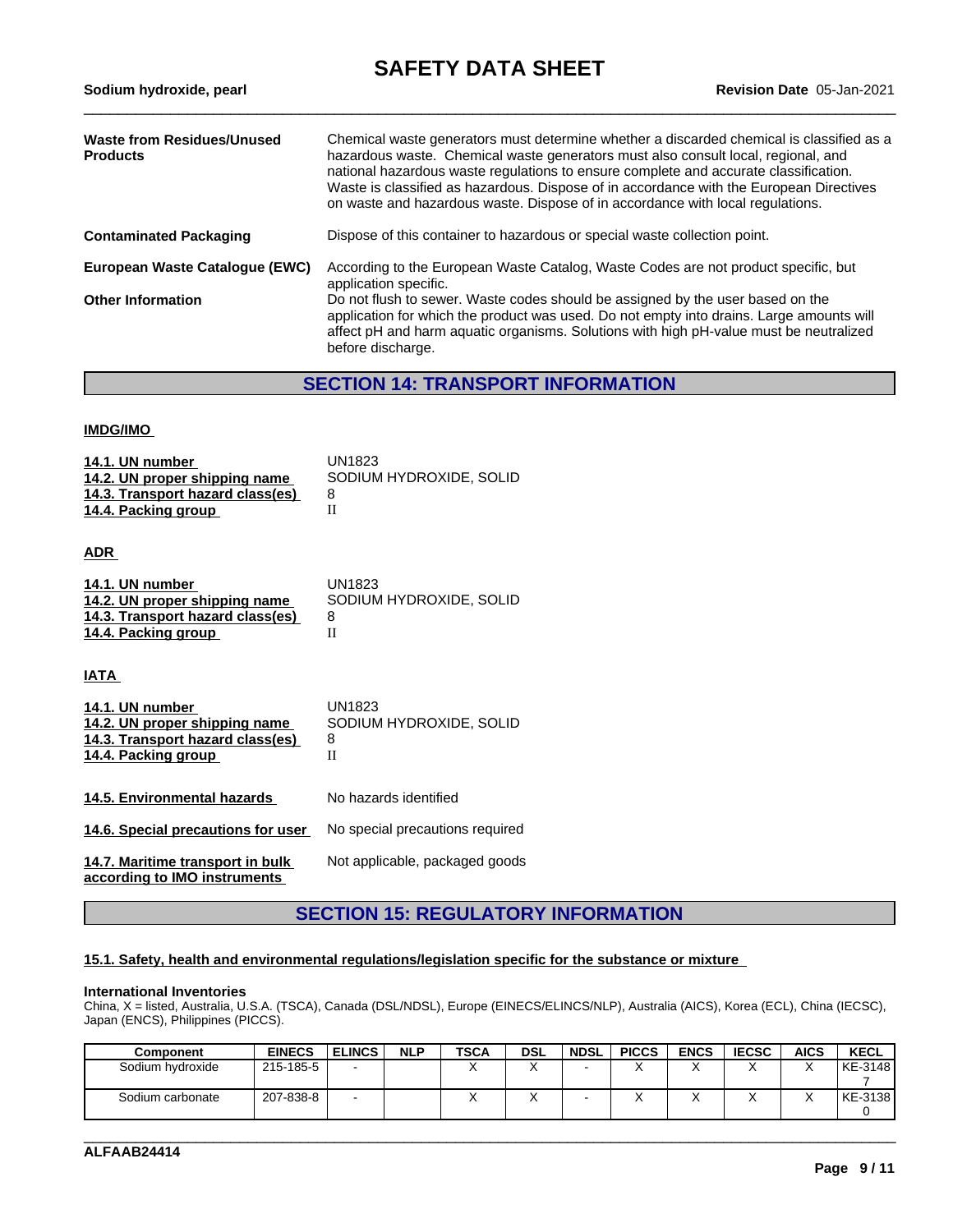### Regulation (EC) No 649/2012 of the European Parliament and of the Council of 4 July 2012 concerning the export and **import of dangerous chemicals**

Not applicable

#### **National Regulations**

#### **WGK Classification** See table for values

| Component                  | ، (VwVwS)<br><b>Classification</b><br>MAI.<br>Water<br>Germany | Luft Class<br>TA-L<br>ermanvش |
|----------------------------|----------------------------------------------------------------|-------------------------------|
| Sodium<br><b>hvdroxide</b> | WGK <sup>1</sup>                                               |                               |
| carbonate<br>Sodium        | WGK <sup>1</sup>                                               |                               |

**UK** - Take note of Control of Substances Hazardous to Health Regulations (COSHH) 2002 and 2005 Amendment

#### **15.2. Chemical safety assessment**

A Chemical Safety Assessment/Report (CSA/CSR) has not been conducted

### **SECTION 16: OTHER INFORMATION**

#### **Full text of H-Statements referred to undersections 2 and 3**

H314 - Causes severe skin burns and eye damage

H318 - Causes serious eye damage

H319 - Causes serious eye irritation

#### **Legend**

| <b>CAS</b> - Chemical Abstracts Service                                                                                                                                            | <b>TSCA</b> - United States Toxic Substances Control Act Section 8(b)<br>Inventory |
|------------------------------------------------------------------------------------------------------------------------------------------------------------------------------------|------------------------------------------------------------------------------------|
| EINECS/ELINCS - European Inventory of Existing Commercial Chemical DSL/NDSL - Canadian Domestic Substances List/Non-Domestic<br>Substances/EU List of Notified Chemical Substances | Substances List                                                                    |
| <b>PICCS</b> - Philippines Inventory of Chemicals and Chemical Substances                                                                                                          | <b>ENCS</b> - Japanese Existing and New Chemical Substances                        |
| <b>IECSC</b> - Chinese Inventory of Existing Chemical Substances                                                                                                                   | <b>AICS</b> - Australian Inventory of Chemical Substances                          |
| <b>KECL</b> - Korean Existing and Evaluated Chemical Substances                                                                                                                    | NZIoC - New Zealand Inventory of Chemicals                                         |
| WEL - Workplace Exposure Limit                                                                                                                                                     | <b>TWA</b> - Time Weighted Average                                                 |
| <b>ACGIH</b> - American Conference of Governmental Industrial Hygienists                                                                                                           | <b>IARC</b> - International Agency for Research on Cancer                          |
| <b>DNEL</b> - Derived No Effect Level                                                                                                                                              | Predicted No Effect Concentration (PNEC)                                           |
| <b>RPE</b> - Respiratory Protective Equipment                                                                                                                                      | LD50 - Lethal Dose 50%                                                             |
| <b>LC50</b> - Lethal Concentration 50%                                                                                                                                             | <b>EC50</b> - Effective Concentration 50%                                          |
| <b>NOEC</b> - No Observed Effect Concentration                                                                                                                                     | <b>POW</b> - Partition coefficient Octanol: Water                                  |
| <b>PBT</b> - Persistent, Bioaccumulative, Toxic                                                                                                                                    | <b>vPvB</b> - very Persistent, very Bioaccumulative                                |
| ADR - European Agreement Concerning the International Carriage of                                                                                                                  | <b>ICAO/IATA</b> - International Civil Aviation Organization/International Air     |
| Dangerous Goods by Road                                                                                                                                                            | <b>Transport Association</b>                                                       |
| <b>IMO/IMDG</b> - International Maritime Organization/International Maritime                                                                                                       | <b>MARPOL</b> - International Convention for the Prevention of Pollution from      |
| Dangerous Goods Code                                                                                                                                                               | Ships                                                                              |
| <b>OECD</b> - Organisation for Economic Co-operation and Development                                                                                                               | <b>ATE</b> - Acute Toxicity Estimate                                               |
| <b>BCF</b> - Bioconcentration factor                                                                                                                                               | VOC (volatile organic compound)                                                    |
| Key literature references and sources for data                                                                                                                                     |                                                                                    |
| https://echa.europa.eu/information-on-chemicals                                                                                                                                    |                                                                                    |
| Suppliers safety data sheet, Chemadvisor - LOLI, Merck index, RTECS                                                                                                                |                                                                                    |

**Training Advice**

Chemical hazard awareness training, incorporating labelling, Safety Data Sheets (SDS), Personal Protective Equipment (PPE) and hygiene.